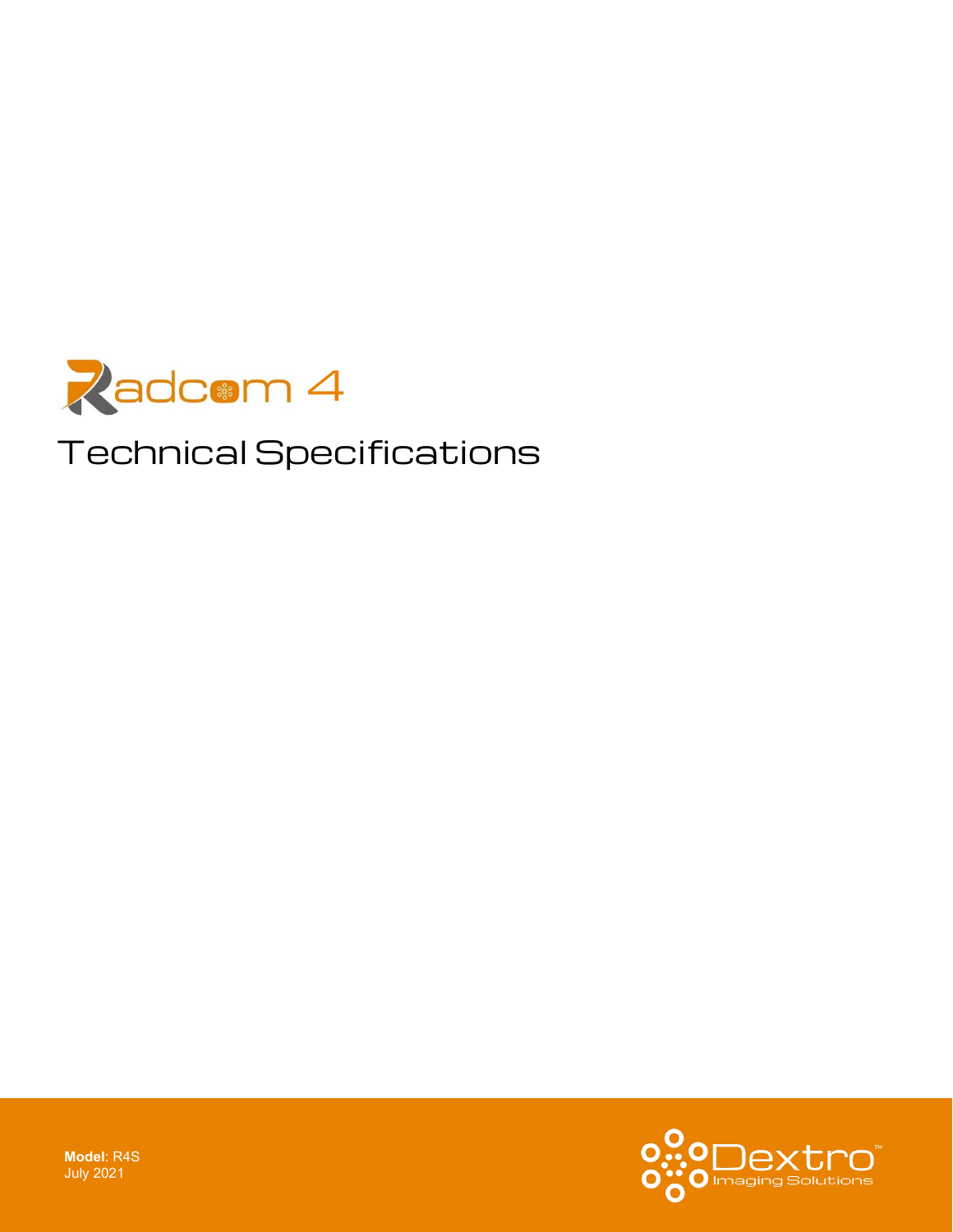## RadCom 4 Quad-PACS Workstation





**Powerful Processing up to Intel® Core™ i7**



**Nvidia® GeForce® High End Graphics**

### Client Centric, Results Driven

Empower your radiology workforce with the RadCom 4 Quad-PACS Workstation, designed and developed to meet your radiologists' workstation requirements regardless of PACS clients or dictation systems.

#### Inspired, Reliable Design

The RadCom 4 integrates seamlessly into your radiology reading environment with a durable mid tower chassis, certified components and multiple monitor configuration options, delivering reliable performance and peace of mind.

#### Best-in-class Security

Every RadCom 4 provides secure, seamless access to your data – your most important asset.

#### Easy Manageability

Dextro Imaging Solutions features help save your radiologists' time and increase IT efficiency. The RadCom 4 supports up to four PACS, consolidating up to four traditional workstations into one highly efficient, secure enterprise imaging workspace.

#### A Single Point of Contact

The RadCom 4 includes Dextro Imaging Solutions' remote desktop support, providing your business with more flexibility – especially for hard-to-reach, remote locations.